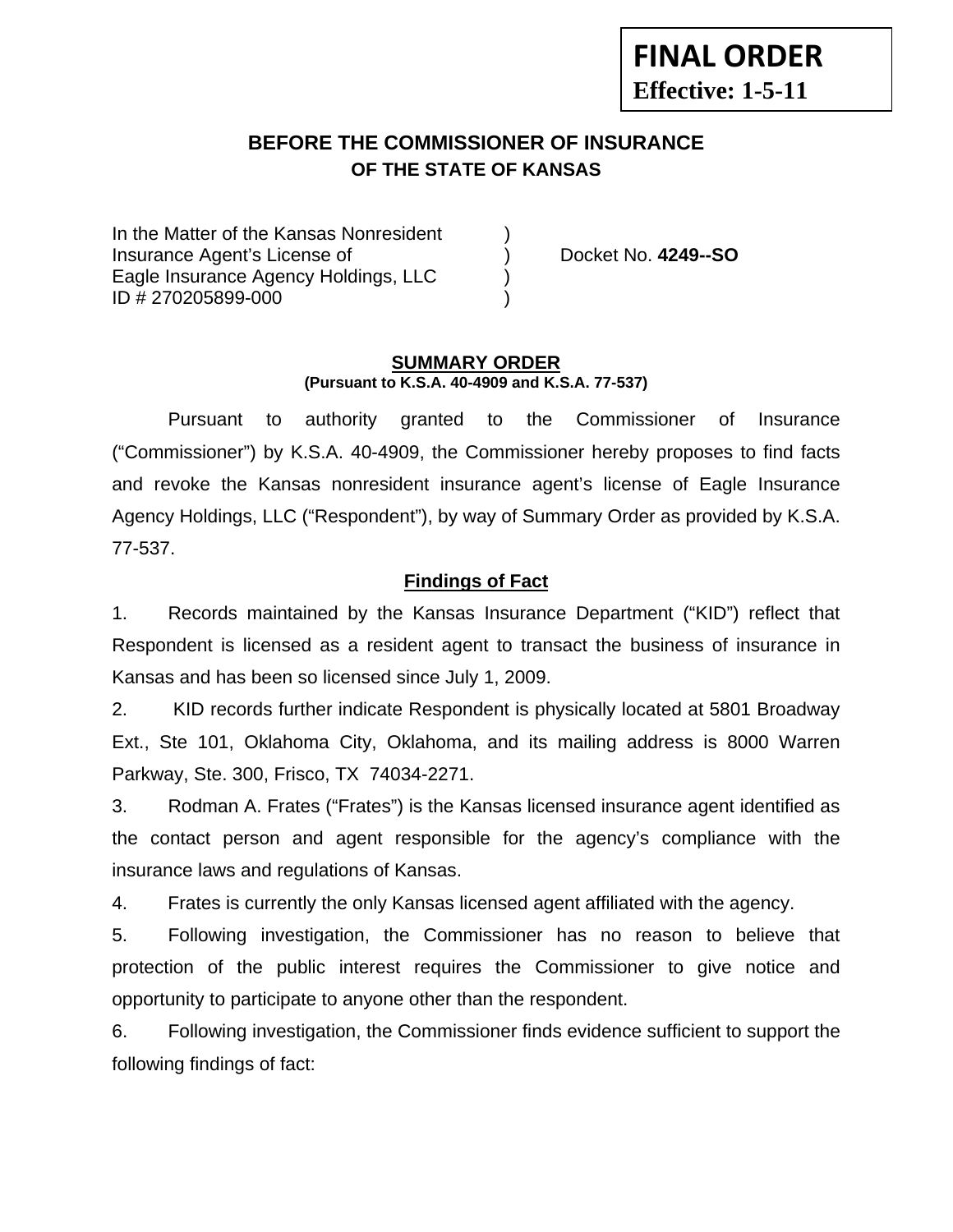7. Respondent is licensed as a resident insurance agency in the state of Oklahoma, and that license was placed under supervision, effective May 21, 2010, for failure to maintain books and records, no license, demonstrated lack of fitness or trustworthiness, financial impairment, fiduciary violation, and misappropriation of premium.

8. The State of Oklahoma then placed Respondent in receivership, effective July 14, 2010, for the same reasons.

9. By letter of November 9, 2010, counsel for KID wrote to Respondent, care of Frates, at its mailing address of record and invited Respondent to reply within 15 business days if it disputed the above facts.

10. To date, Respondent has not replied and the letter has not been returned.

## **Applicable Law**

11. K.S.A. 40-4909(a) provides, in relevant part:

"The commissioner may deny, suspend, revoke or refuse renewal of any license issued under this act if the commissioner finds that the applicant or license holder has. . .(2) Violated: (A) Any provision of chapter 40 of the Kansas Statutes Annotated or any rule and regulation promulgated thereunder . . .[or] (C) any insurance law or regulation of another state . . .." K.S.A. 40-4909(a).

12. A business entity licensed as an insurance agent must report to the Commissioner any disciplinary action against the agency's license by the insurance regulatory agency of another jurisdiction within 30 days of the action. K.A.R. §40-7- 9(a).

13. The Commissioner may suspend, revoke, or refuse renewal of a license if the Commissioner finds that the interests of insurers and the insurable interests of the public are not properly served under the license. K.S.A. 40-4909(b).

#### **Conclusions of Law**

14. The Commissioner has jurisdiction over Respondent as well as the subject matter of this proceeding, and this proceeding is held in the public interest.

15. The Commissioner concludes that Respondent's Kansas insurance agent license may be revoked pursuant to K.S.A. 40-4909(a)(2)(A) because Respondent has failed to report a disciplinary action against its license within 30 days as required by K.A.R. 40-7- 9(a).

2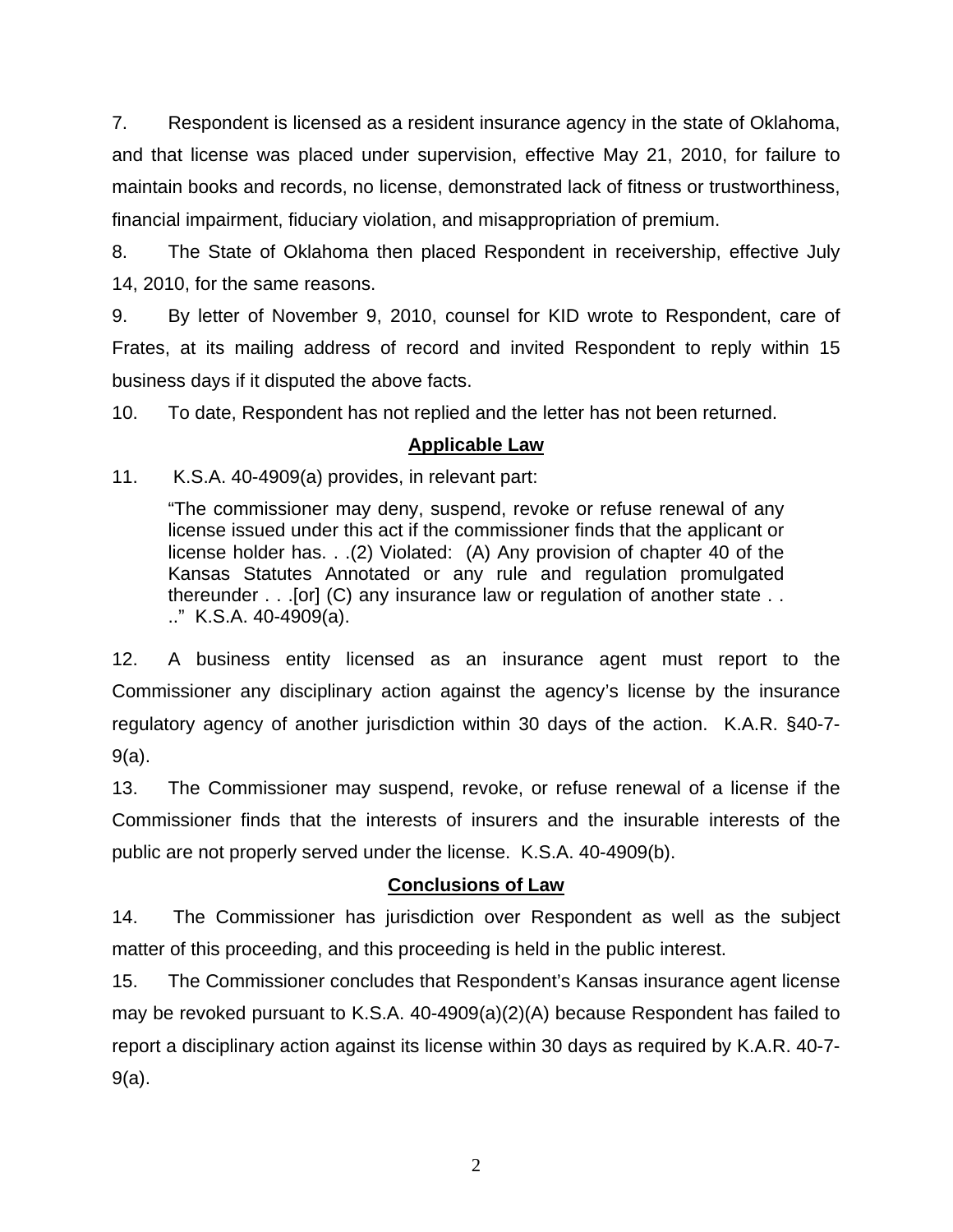16. The Commissioner further concludes that Respondent's Kansas insurance agent license may be revoked pursuant to K.S.A. 40-4909(a)(2)(A) based on Respondent's violation of the insurance laws of Oklahoma.

17. The Commissioner also concludes that Respondent's license may be revoked because the interests of insurers and the insurable interests of the public are not properly served under the license.

18. Based on the facts and circumstances set forth herein, it appears that the use of summary proceedings in this matter is appropriate, in accordance with the provisions set forth in K.S.A. 77-537(a), in that the use of summary proceedings does not violate any provision of the law, the protection of the public interest does not require the KID to give notice and opportunity to participate to persons other than Respondents, and after investigation, KID believes in good faith that the allegations will be supported to the applicable standard of proof.

 **IT IS THEREFORE ORDERED BY THE COMMISSIONER OF INSURANCE THAT** the Kansas nonresident insurance agent's license of **EAGLE INSURANCE AGENCY HOLDINGS, LLC,** is hereby **REVOKED. It is further ordered,** that **EAGLE INSURANCE AGENCY HOLDINGS, LLC,** shall **CEASE and DESIST** from the sale, solicitation, or negotiation of insurance and/or receiving compensation deriving from the sale, solicitation, or negotiation of insurance in Kansas on and after the effective date of this order.

## IT IS SO ORDERED THIS 15th DAY OF DECEMBER 2010, IN THE CITY **OF TOPEKA, COUNTY OF SHAWNEE, STATE OF KANSAS.**



/s/ Sandy Praeger Sandy Praeger Commissioner of Insurance

/s/ John W. Campbell John W. Campbell General Counsel

3